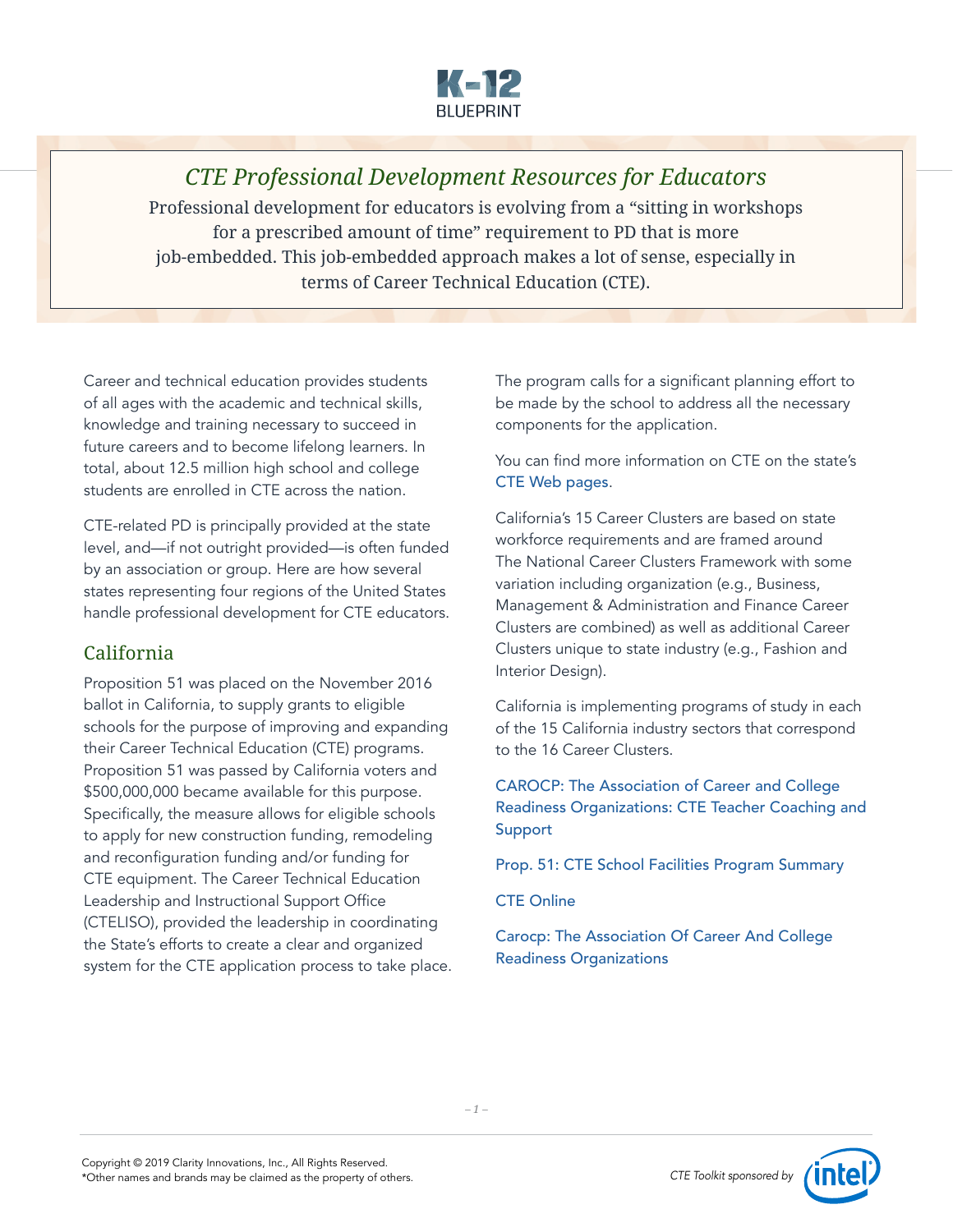## Florida

The Florida Department of Education organizes CTE programs across each of its three delivery systems into 17 Career Clusters based on state workforce requirements and based on The National Career Clusters Framework.

A written articulation agreement must be in place for each Program of Study that establishes and validates the career pathway. All articulation agreements must be signed and approved by the agency head of each participating secondary and postsecondary LEA.

A pathway leading to a postsecondary credential may include a certificate, diploma, associate or baccalaureate degree, an industry certification or a licensure. In general, career pathways should offer students opportunities for continued education as well as access to the skilled workforce.

Each Program of Study is expected to be guided by the workforce and economic development needs of business / industry, the community and employment opportunities for students.

### [CTE Miami Dade](https://www.ctemiami.net/profdev/)

### [M-DCPS](http://dcte.dadeschools.net/professionaldev.html)

[Florida Association for Industrial and Technical](http://www.faite.us/)  **[Educators](http://www.faite.us/)** 

### [CTE Program Resources](http://www.fldoe.org/academics/career-adult-edu/career-tech-edu/program-resources.stml)

## New York

New York State's CTE delivery system consists of over 1,100 CTE providers, serving over one million students in school districts, BOCES and postsecondary institutions. CTE studies are organized in New York in the following educational content areas: agricultural; business & marketing; family & consumer sciences; health occupations; technology; and trade and technical education.

CTE PD participation is mandatory for certificate holders of lifetime certificates. The local Boards of Cooperative Educational Services (BOCES) are all approved sponsors of CTLE, and often they take the lead on providing this sort of CTLE.

### [CTE Technical Assistance Center of NY](https://nyctecenter.org/development)

[Washington Saratoga BOCES](https://www.wswheboces.org/page/for-ctc-teachers)

[The Career and Technical Education Hiring](http://teachnyc.net/assets/Fall_2018_CTE_Handbook.pdf)  [Handbook](http://teachnyc.net/assets/Fall_2018_CTE_Handbook.pdf)

[Curriculum, instruction, and assessment resources](https://nyctecenter.org/planning/curriculum-resources)  [for CTE educators in New York State](https://nyctecenter.org/planning/curriculum-resources)

## Texas

Currently, Texas has a number of online courses for CTE teachers. Everything that the state offers is free. Also, the state has a Grow Your Own grant, targeted toward education and training courses. People involved with that grant will be teaching educational and training courses. The state is providing them with brief training. Texas also has, similarly, a principal preparation grant, where awardees will attend a summer institute.

Texas has adopted the National Career Clusters Framework and has implemented all 16 Career Clusters. Texas makes available over 120 Programs of Study covering each of the 16 Career Clusters, primarily through the Texas CTE Resource Center.

### [Texas CTE](https://www.txcte.org/resource/professional-development)

[Texas CTE Resource Center](https://cte.tamucc.edu/)

[Texas Education Agency](https://tea.texas.gov/Texas_Educators/Preparation_and_Continuing_Education/Continuing_Professional_Education_(CPE)/Professional_Development/)

[Region 4 Education Service Center](https://www.esc4.net/cte)